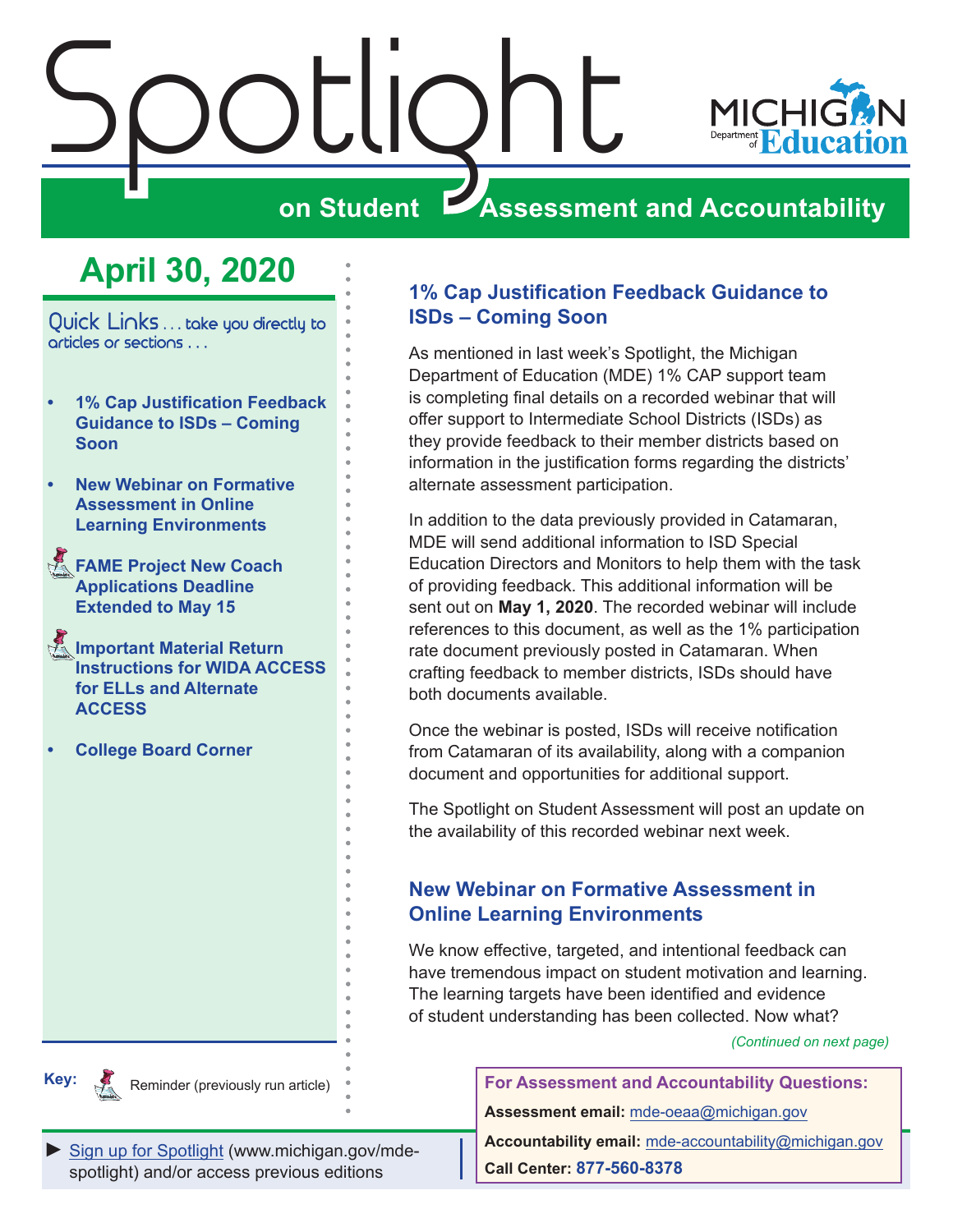<span id="page-1-0"></span>When students and teachers engage in formative feedback, either written or verbal, it is used to guide decisions and actions that move students closer to the target.

In the second webinar focused on formative assessment in online learning environments, presenters will highlight these learning outcomes:

- Understand the characteristics of *formative* feedback
- Recognize the impact formative feedback has on student learning
- Attain an increased awareness of online tools that support formative feedback and its use

#### **Formative Feedback: Navigating the complexity of engaging student thinking**

- Wednesday, May 6, 2020 1:00 pm – 2:30 p.m. ET
- [Link to register](https://www.michiganassessmentconsortium.org/event/navigating-the-complexity-of-engaging-student-thinking-using-the-formative-assessment-process-to-enhance-student-learning-in-an-online-environment/)

### **External FAME Project New Coach Applications Deadline Extended to May 15**

The Formative Assessment for Michigan Educators (FAME) project is entering its 13th year and is now seeking interested educators who would like to lead a local learning team of teachers to explore, implement, and reflect on the formative assessment process in their classrooms. FAME coaches are not expected to be the local expert on the formative assessment process—rather FAME coaches are learners along with their learning team.

More information on the FAME project and access to the online [2020-21 New FAME Coach application](https://www.surveymonkey.com/r/NewCoachApp) (https://www.surveymonkey.com/r/NewCoachApp) is available on the [MDE Formative Assessment Process](http://www.michigan.gov/formativeassessment)  [page](http://www.michigan.gov/formativeassessment) (www.michigan.gov/formativeassessment) or the [FAME public page](https://famemichigan.org) (https://famemichigan.org)

The deadline to apply has been extended to **Friday, May 15, 2020**. If you have any questions, contact Kim Young, MDE/OEAA, at [youngk1@michigan.gov](mailto:youngk1%40michigan.gov?subject=) or 517-241-7061.

### Reminders **Important Material Return Instructions for WIDA ACCESS for ELLs and Alternate ACCESS**

The Office of Educational Assessment and Accountability (OEAA) hopes that you are staying safe and healthy during this tumultuous time. We want to convey the following information related to this year's summative WIDA ACCESS testing window:

- In keeping with Executive Order 2020-35, as soon as appropriate personnel can safely return to buildings, they should ship back both completed and incomplete summative WIDA ACCESS testing materials. A revised material return deadline will be determined once the *Stay Home, Stay Safe* order is lifted.
- All tests that have been completed will be scored **as long as they are returned to DRC**  within the yet to be determined deadline. This includes paper-based materials for tests, such as completed Writing test booklets.
- OEAA will work with WIDA and DRC to ensure that districts receive reports for all scored tests, and will continue to work with them on timelines for these activities.

*(Continued on next page)*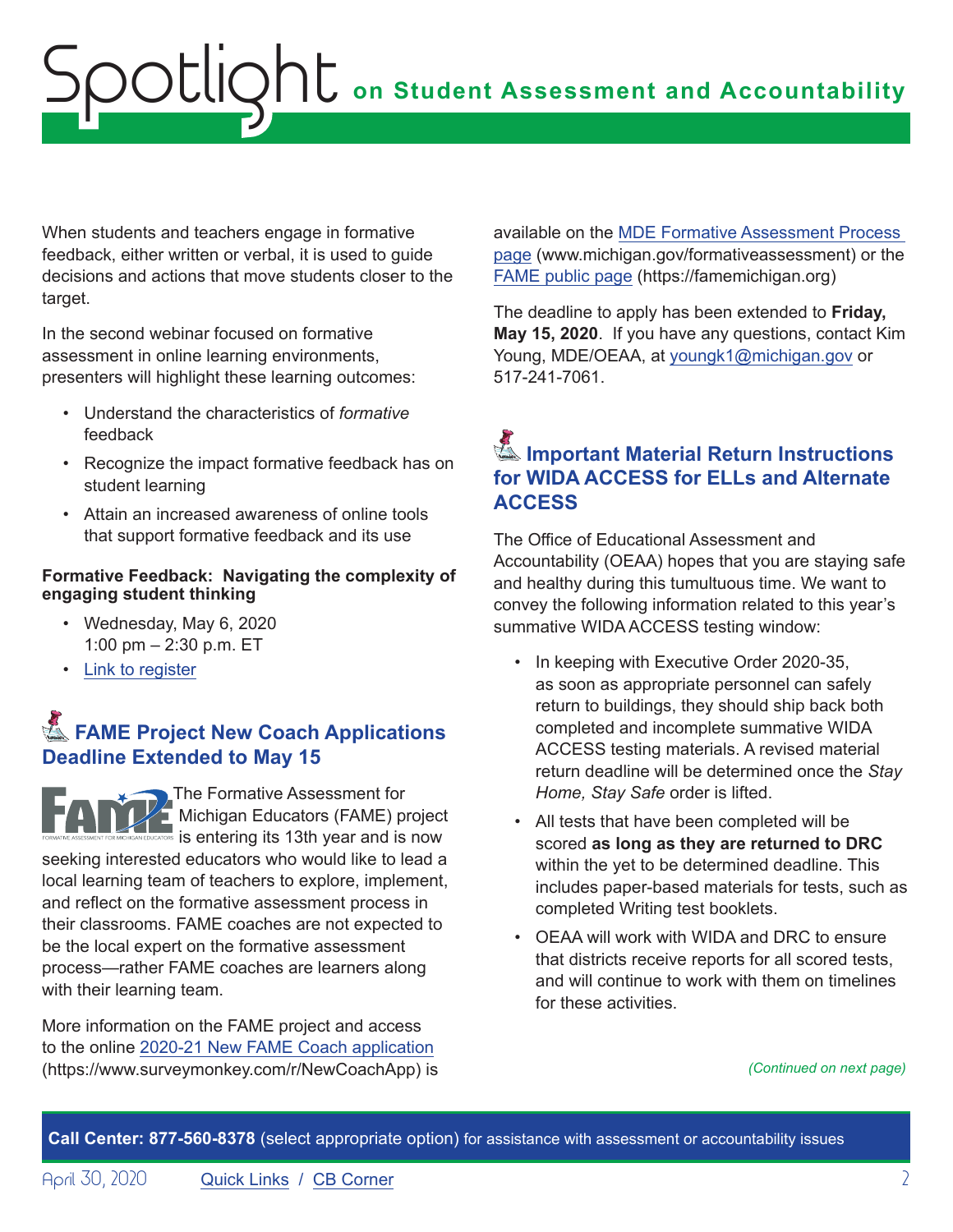## **on Student Assessment and Accountability** ootlic

- The windows for Accountable Students Enrolled and Demographics, Submitted Issues for Answer Documents, and Answer Documents Received are still expected to open later this spring in the OEAA Secure Site. Even though MDE was granted a federal waiver for accountability, OEAA expects that these activities can still be useful for districts in terms of tracking completed and returned tests, as well as for updating student information, so that reports that are received are as correct as possible.
- The Students Not Tested window will not open to districts for this testing cycle in the OEAA Secure Site.
- Remember that the testing window is closed. For the safety of students and their families, do not attempt to continue to assess students.

Directions for returning secure materials follows. Remember: If you do not have daily UPS pickup, you must call UPS to schedule it the day before you need the pickup.

If you need more information on how to return materials, view the **After Testing** tutorial on the [WIDA](https://gcc01.safelinks.protection.outlook.com/?url=https%3A%2F%2Furldefense.proofpoint.com%2Fv2%2Furl%3Fu%3Dhttp-3A__s2720.t.en25.com_e_er-3Futm-5Fcampaign-3DMI09-26utm-5Fmedium-3Demail-26utm-5Fsource-3DEloqua-26s-3D2720-26lid-3D1445-26elqTrackId-3D1633C6280A3A8E348112D0BD1D0D7F67-26elq-3D6b36735f344f421a9a1bb48cae58a419-26elqaid-3D6405-26elqat-3D1%26d%3DDwMCaQ%26c%3D8zrWcxohc8EScTghaWfhULjPi_iW3pFnOBrhZAw_16M%26r%3DCMUvUOkR5Mt-691GvZKrhlhKVvOmCMJvIOm4ZoheWRIY9DlWCbCvAhxkRlNk7Kmx%26m%3DLK59sq64fRrYmnw67QzESya61xBETXtW8Qr3A67iTj8%26s%3DiY4l7TlMXKNZz9Zf8C7kMTO9M_pOWnuhobAPZCUDV2I%26e%3D&data=02%7C01%7Cpaulj%40michigan.gov%7C61a63dffa56a46df448e08d7beed86b4%7Cd5fb7087377742ad966a892ef47225d1%7C0%7C0%7C637187799691750942&sdata=eoYj7oj68pAlw63Cmoy87QHhNSJGac8sHmTiMk3BlD0%3D&reserved=0)  [Secure Portal](https://gcc01.safelinks.protection.outlook.com/?url=https%3A%2F%2Furldefense.proofpoint.com%2Fv2%2Furl%3Fu%3Dhttp-3A__s2720.t.en25.com_e_er-3Futm-5Fcampaign-3DMI09-26utm-5Fmedium-3Demail-26utm-5Fsource-3DEloqua-26s-3D2720-26lid-3D1445-26elqTrackId-3D1633C6280A3A8E348112D0BD1D0D7F67-26elq-3D6b36735f344f421a9a1bb48cae58a419-26elqaid-3D6405-26elqat-3D1%26d%3DDwMCaQ%26c%3D8zrWcxohc8EScTghaWfhULjPi_iW3pFnOBrhZAw_16M%26r%3DCMUvUOkR5Mt-691GvZKrhlhKVvOmCMJvIOm4ZoheWRIY9DlWCbCvAhxkRlNk7Kmx%26m%3DLK59sq64fRrYmnw67QzESya61xBETXtW8Qr3A67iTj8%26s%3DiY4l7TlMXKNZz9Zf8C7kMTO9M_pOWnuhobAPZCUDV2I%26e%3D&data=02%7C01%7Cpaulj%40michigan.gov%7C61a63dffa56a46df448e08d7beed86b4%7Cd5fb7087377742ad966a892ef47225d1%7C0%7C0%7C637187799691750942&sdata=eoYj7oj68pAlw63Cmoy87QHhNSJGac8sHmTiMk3BlD0%3D&reserved=0) (https://portal.wida.us). You will find the tutorial after logging into the WIDA Secure Portal and selecting the **Paper-Based** tile in the **ACCESS for ELLs Training Courses**. Next, select the **Afterward** tab, then **After Testing**.

#### **Labeling Booklets**

If you are returning booklets for completed tests, make sure correct and complete information is either labeled or bubbled on each student booklet. Failure to address incorrect, missing, or incomplete student information and labels may result in no student score. Follow the steps carefully.



- Place Student Pre-ID, District/School, or Do Not Process Labels (when applicable) on the front of the test booklet in the designated area ONLY (marked A).
	- » If no Pre-ID label, apply District/School Label to the box (marked A).
		- $\Box$  If the District/School Label is applied, bubble all demographic information on the back cover, using a number 2 pencil.
- **Do not place any label on the security barcode** (marked B).
- Leave unused test booklets blank—no label.
- If a District/School or Pre-ID label is placed on a test booklet, the test booklet will be processed and scored.

#### **Verifying Information and Bubbling Booklets**

When gathering the materials after testing, it is crucial to verify the information displayed on the test booklets before returning.

• **For District/School Labels:** Confirm the following information bubbled on the booklet matches what is in MSDS: District, School, First Name, Last Name, State Student ID, Birth Date, and Grade.

*(Continued on next page)*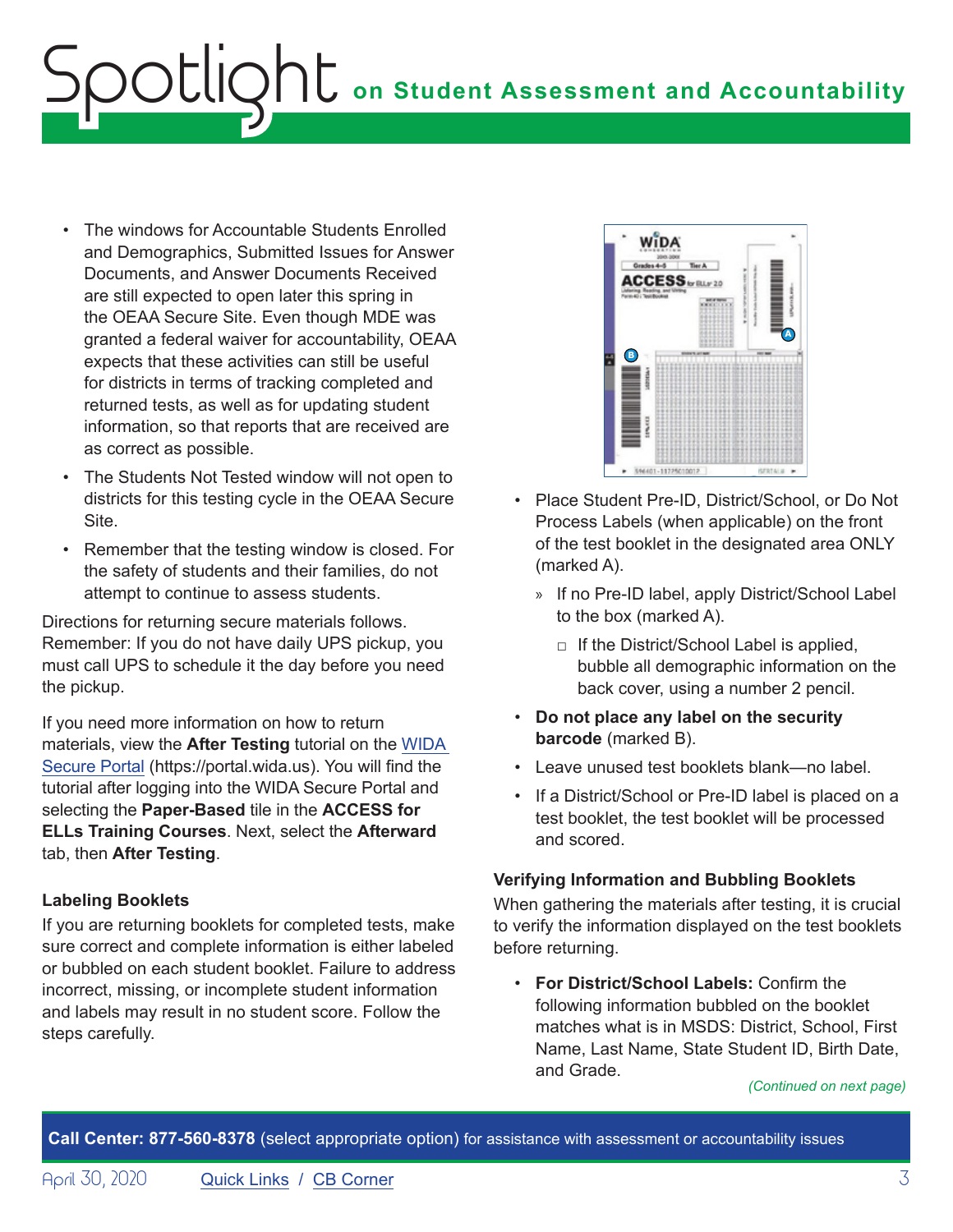No additional District/School Labels can be provided at this time. If you are missing these labels, complete the district and school information on the back cover of the test booklet and ship back to DRC.

- **For Pre-ID Labels:** If a Pre-ID label is incorrect, you may still use the label. Update the information in MSDS.
- To prevent a test booklet from being processed, place a Do Not Process Label over the District/ School Label or Pre-ID label. Do not cross out the label with a black marker. Do not use Do Not Process Labels for booklets that you want scored.
- Refer to the [Michigan Specific Directions](https://wida.wisc.edu/sites/default/files/state-specific-directions/MI-State-Specific-Directions.pdf) for information about what you do and do not need to bubble-in on test booklets.

#### **Material Inventory and Accountability Form**

The same process that was used to inventory the original shipment of materials should be completed prior to returning materials, in order to confirm all secure materials are accounted for. Every school or district will have a Security Checklist that details every secure material delivered. It is the responsibility of the district or school personnel to verify that every secure material is being returned; used or unused.

If there are any missing materials, the district or school should complete the Accountability Form and list the discrepancy and the secure barcode of the material that is not being returned. This form can be found in [WIDA AMS](https://www.wida-ams.us/) (www.wida-ams.us) under **Materials** then **Accountability Form**. At the bottom of the list of materials, there is a space labeled "Record reasons for discrepancies here." Record the barcode of the materials and explain the discrepancy.

#### **Return Instructions**

- Be sure to return **all secure materials** (including CDs, Scripts, Response Booklets) received, **with the exception of**:
	- » Test Administrator Manual
	- » District and School Test Coordinator Manual
	- » Return Material Instructions
	- » Any unused labels securely destroy them
	- » Security Checklists (keep for your records)
	- » Confidentiality Agreement (keep for your records)
	- » Packing lists
	- » School Range Sheets
	- » Scratch paper securely destroy
- Line each box with a plastic return bag to protect the test materials during transit.
- Secure the materials inside the plastic bag with a zip tie before sealing each box.
- Large Print and Braille materials can be folded to fit inside a standard-sized box.
- Use the boxes from the original shipment to return used materials. If a box is damaged or lost, you may substitute a box of similar size and strength.
- Place DRC return and UPS shipping labels on top of the boxes.

#### **Return Materials via UPS**

- Pre-paid UPS return shipping labels are provided in the Return Materials Instruction Packet.
- If you do not have a regularly scheduled UPS pickup, you must call UPS at 866-857-1501 and arrange for pickup at least one day prior to the day you plan to ship your materials.

*(Continued on next page)*